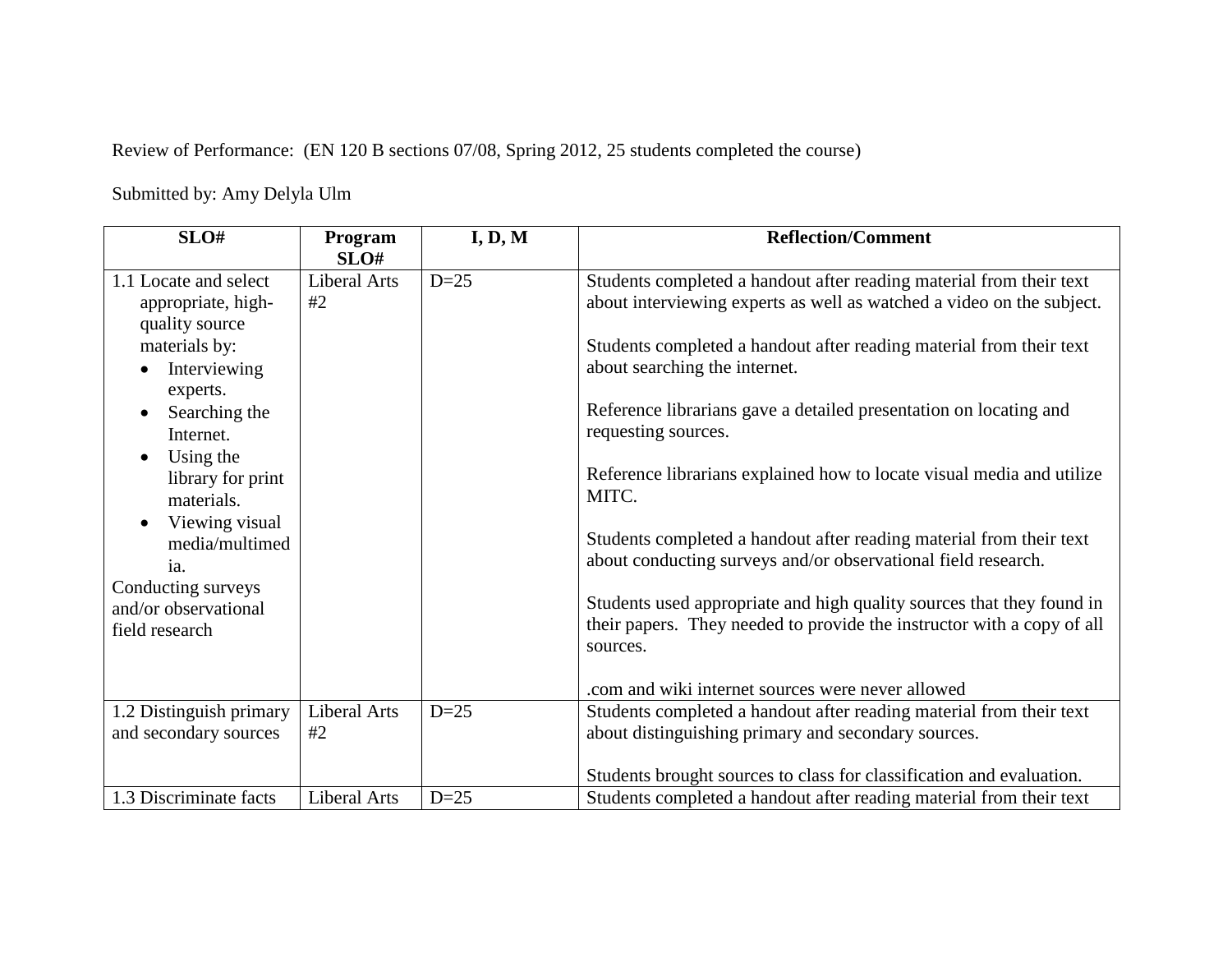| from opinions.                                                                                        | #2                        |                 | about discriminating facts from opinions.                                                                                                                                                                                                                                                                                                                                                                                          |
|-------------------------------------------------------------------------------------------------------|---------------------------|-----------------|------------------------------------------------------------------------------------------------------------------------------------------------------------------------------------------------------------------------------------------------------------------------------------------------------------------------------------------------------------------------------------------------------------------------------------|
| 2.1 Conduct<br>preliminary research to<br>narrow a broad subject<br>to a specific assignment          | <b>Liberal Arts</b><br>#2 | $M=25$          | Students brainstormed subtopics individually and in groups.<br>Students went on library exploration trips to do preliminary research.<br>Students compiled annotated bibliographies, which they later edited<br>to suit their specific topics.                                                                                                                                                                                     |
| 2.2 Demonstrate note-<br>taking strategies to<br>compile information<br>from a variety of<br>sources. | <b>Liberal Arts</b><br>#2 | $I =$<br>$D=25$ | Students completed a handout after reading material from their text<br>about note-taking strategies.<br>Students practiced note-taking techniques in class.<br>Students submitted their notes for evaluation for 4/5 papers.                                                                                                                                                                                                       |
| 2.3 Prepare outlines<br>and/or utilize similar<br>planning tools                                      | <b>Liberal Arts</b><br>#2 | $M=25$          | Students submitted outlines for evaluation by instructor.                                                                                                                                                                                                                                                                                                                                                                          |
| 2.4 Develop research<br>thesis and/or<br>hypothesis.                                                  | <b>Liberal Arts</b><br>#2 | $M=25$          | Students completed a handout after reading material from their text<br>about developing a research thesis.<br>Students submitted theses for evaluation by instructor.                                                                                                                                                                                                                                                              |
| 2.5 Define plagiarism<br>and take the steps<br>necessary to avoid it.                                 | <b>Liberal Arts</b><br>#2 | $I=$<br>$D=25$  | Students completed handouts after reading material from their text<br>about plagiarism.<br>Students had to paraphrase and summarize short texts provided by<br>instructor in a way that was accurate and avoided plagiarism<br>Drafts were carefully scrutinized for plagiarism, and final drafts were<br>not accepted until works were properly cited.<br>All final drafts need to be submitted with copies all source materials. |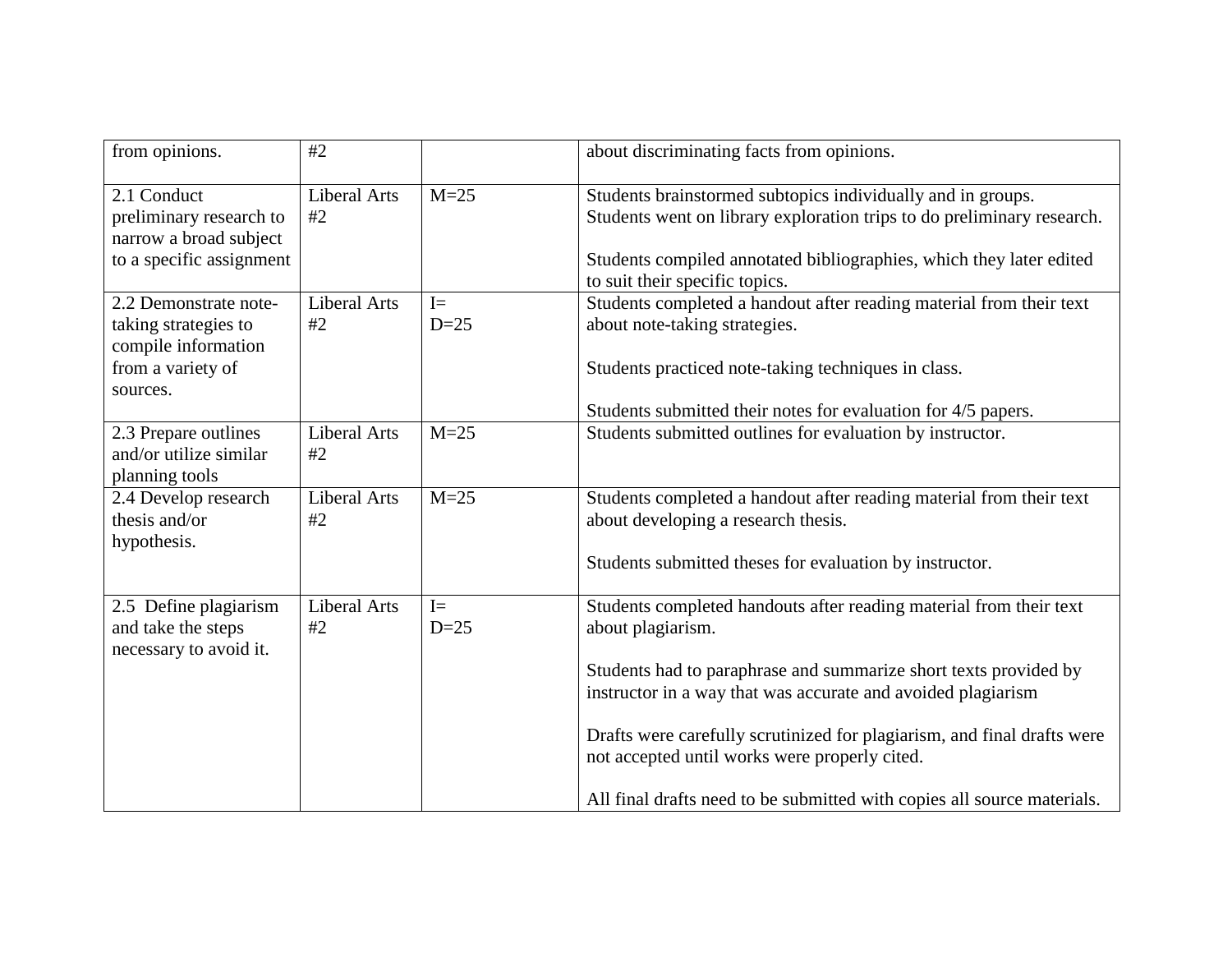|                                 |                           |                | Any homework assignments or papers found to be plagiarized<br>automatically received a 0% until redone correctly.  |
|---------------------------------|---------------------------|----------------|--------------------------------------------------------------------------------------------------------------------|
| 3.1 Summarize source<br>texts.  | <b>Liberal Arts</b><br>#2 | $I=$<br>$D=25$ | Students completed a handout after reading material from their text<br>about summarizing.                          |
|                                 |                           |                | Students had to summarize short texts provided by instructor in a way<br>that was accurate and avoided plagiarism  |
|                                 |                           |                | Students submitted summaries of magazine articles after note taking.                                               |
|                                 |                           |                | Students had to include summaries of texts in their papers.                                                        |
| 3.2 Paraphrase source<br>texts. | <b>Liberal Arts</b><br>#2 | $I=$<br>$D=25$ | Students completed a handout after reading material from their text<br>about paraphrasing.                         |
|                                 |                           |                | Students had to paraphrase short texts provided by instructor in a way<br>that was accurate and avoided plagiarism |
|                                 |                           |                | Students submitted paraphrases of paragraphs in news articles after<br>note taking.                                |
|                                 |                           |                | Students had to include paraphrasing of texts in their papers.                                                     |
| 3.3 Synthesize ideas            | <b>Liberal Arts</b>       | $I=$           | Students completed a handout after reading material from their text                                                |
| gleaned from a variety          | #2                        | $D=25$         | about synthesizing.                                                                                                |
| of sources, along with          |                           |                |                                                                                                                    |
| their own opinions, into        |                           |                | Instructor provided feedback on synthesizing after reviewing drafts.                                               |
| cogent prose.<br>3.4 Engage in  | <b>Liberal Arts</b>       | $I=25$         | Students wrote an argumentative research paper.                                                                    |
|                                 |                           |                |                                                                                                                    |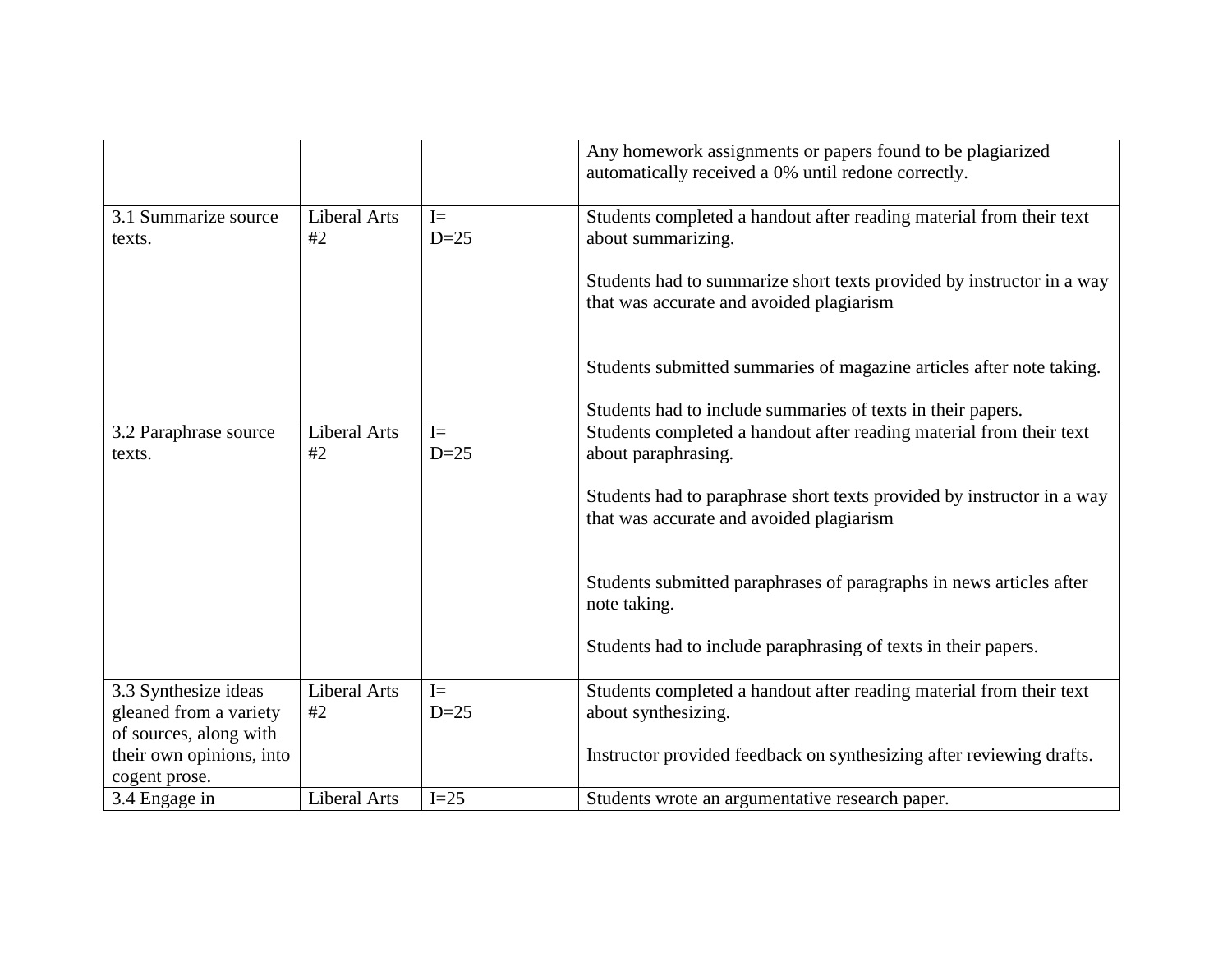| concession and           | #2                  | $D=20$              |                                                                      |
|--------------------------|---------------------|---------------------|----------------------------------------------------------------------|
| refutation of specific   |                     | $M=10$              |                                                                      |
| ideas to develop a       |                     |                     |                                                                      |
| thoughtful response to   |                     |                     |                                                                      |
| controversial material.  |                     |                     |                                                                      |
| 3.5 Format formal        | Liberal Arts        | $D=22$              | Students submitted papers in MLA format.                             |
| papers utilizing the     | #2                  |                     |                                                                      |
| MLA style.               |                     |                     | Papers, which did not follow the format, were returned for revision. |
| 3.6 Utilize the MLA      | Liberal Arts        | $D=20$              | Students submitted papers utilizing MLA documentation style.         |
| documentation style to   | #2                  |                     |                                                                      |
| formally acknowledge     |                     |                     | Papers, which did not follow the format, were returned for revision  |
| sources. This will       |                     |                     |                                                                      |
| consist of brief         |                     |                     |                                                                      |
| parenthetical citations  |                     |                     |                                                                      |
| within the text that are |                     |                     |                                                                      |
| keyed to an              |                     |                     |                                                                      |
| alphabetical list of     |                     |                     |                                                                      |
| works that appear at the |                     |                     |                                                                      |
| end of the paper.        |                     |                     |                                                                      |
| 3.7 Write samples of a   | <b>Liberal Arts</b> | Choice of           | Students submitted papers using the following rhetorical patterns:   |
| wide variety of          | #2                  | Process, Cause      | classification, compare/contrast, and argumentative.                 |
| rhetorical patterns.     |                     | and Effect or       |                                                                      |
|                          |                     | Classification $I=$ |                                                                      |
|                          |                     | $D=$                |                                                                      |
|                          |                     | $M=25$              |                                                                      |
|                          |                     | Compare/Contrast    |                                                                      |
|                          |                     | $I=$                |                                                                      |
|                          |                     | $D=$                |                                                                      |
|                          |                     | $M=25$              |                                                                      |
|                          |                     | Argumentative       |                                                                      |
|                          |                     | $I=$                |                                                                      |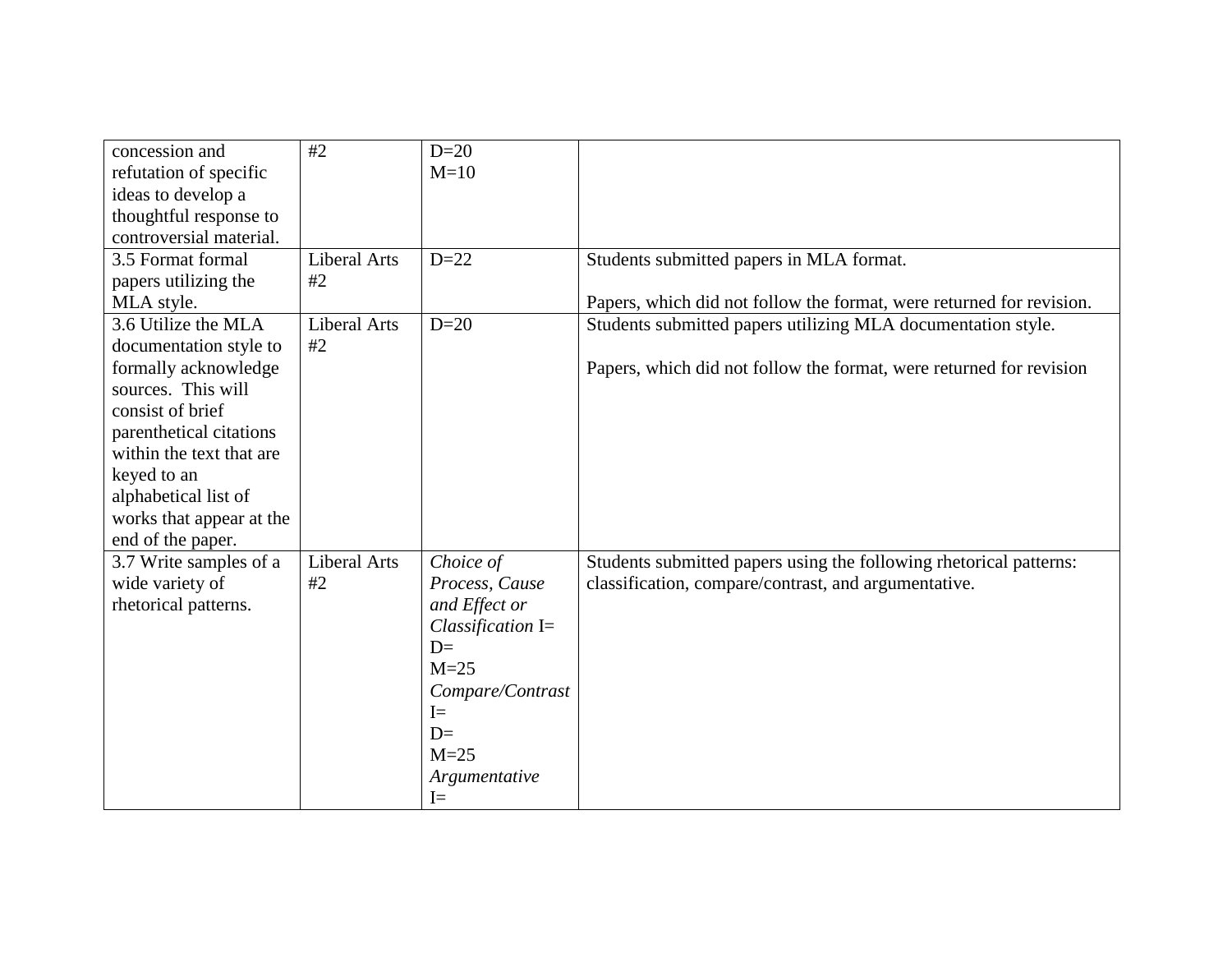|                                                                                                                       |                    | $D=$<br>$M=22$                                                                                                                                   |                                                                                               |
|-----------------------------------------------------------------------------------------------------------------------|--------------------|--------------------------------------------------------------------------------------------------------------------------------------------------|-----------------------------------------------------------------------------------------------|
| 3.8 Produce three<br>papers, one in each of<br>the areas of humanities,<br>natural sciences, and<br>social sciences.  | Liberal Arts<br>#2 | <b>Humanities</b><br>$I=5$<br>$D=15$<br>$M=5$<br>Social Science<br>$I=$<br>$D=16$<br>$M=9$<br><b>Natural Science</b><br>$I=3$<br>$D=13$<br>$M=9$ | Students produced papers in the areas of natural science, social<br>sciences, and humanities. |
| 3.9 Produce three<br>substantive research<br>papers that demonstrate<br>the skills identified in<br>outcomes 3.1-3.7. | Liberal Arts<br>#2 | Paper 1<br>$I=5$<br>$D=15$<br>$M=5$<br>Paper 2<br>$I=$<br>$D=16$<br>$M=9$<br>Paper 3<br>$I=3$<br>$D=13$<br>$M=9$                                 | Students produced three substantive research papers.                                          |
| 3.10 Revise as<br>necessary to produce                                                                                | Liberal Arts<br>#2 | $D=7$                                                                                                                                            | Students presented papers for peer review and instructor evaluation.                          |